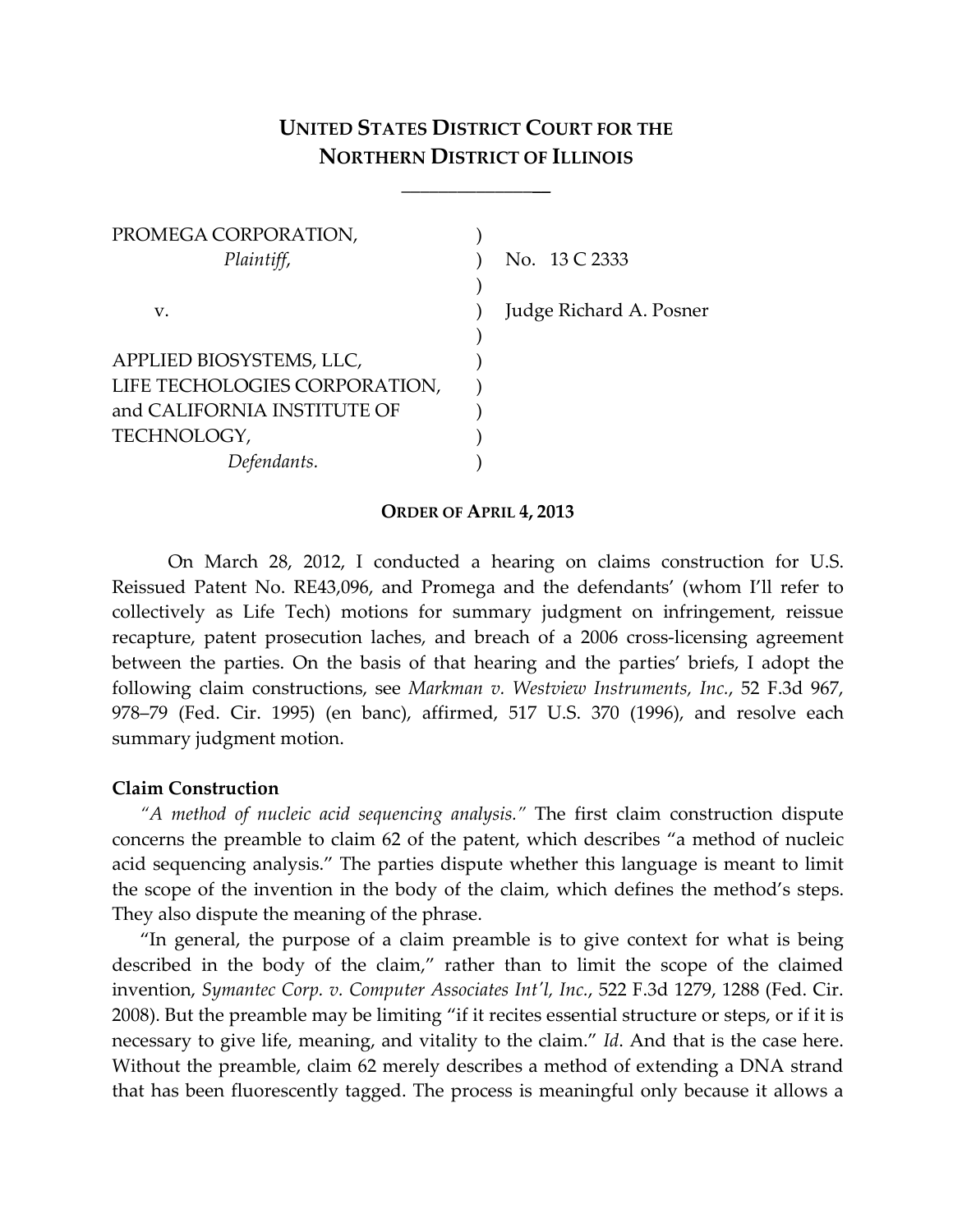biochemist to obtain information about the DNA strand—indeed, that is what the inventors said distinguishes the invention from prior art that succeeded in fluorescently tagging a DNA strand, but that could not be used in DNA sequencing operations. I therefore construe the preamble to claim 62 as limiting.

Although the preamble is limiting, nothing in the patent limits its meaning, as Promega suggests, to "determining the identity and order of nucleotides in a DNA molecule at a single nucleotide resolution"—that is, determining each and every nucleotide in the strand (for example, ATTCGTACGAT). If the inventors wanted to so limit their claim, they could have claimed a "method of DNA sequencing," as they did repeatedly in earlier patent applications, and indeed in the preamble to claim 64 of the current patent. Instead, in drafting claim 62, they chose the broader term "nucleic acid sequence analysis," which encompasses any type of analysis of a genetic sequence, even if not at a single nucleotide resolution. Such analysis might reveal, for example, the number of times the strand repeats a particular pattern of nucleotides (e.g. GATAGATAGATA) or the existence of a mutation in the sequence. Life Tech lists several other examples: "fragment analysis, short tandem repeat analysis, restriction fragment length polymorphism, Southern hybridization, chain termination sequencing, and microsatellite loci analysis." At least as early as 1992, the inventors made it clear to the patent examiner that the "claimed invention is not limited to the use of fluorescent compounds to actually sequence nucleic acids," as the examiner stated in a July 2, 1992 action on the patent application.

Therefore, I construe the preamble "a method of nucleic acid sequence analysis" to limit Life Tech's claims to "any method of obtaining information about a genetic sequence."

*"Oligonucleotide."* Life Tech suggests that the remaining disputed terms should be given their "plain and ordinary meanings," but that phrase is a misnomer in this context. How can a technical term such as "oligonucleotide" have a plain meaning to a layperson? What Life Tech really means is that each term has a widely accepted meaning among biochemists, which is used in the patents. Promega responds that the patent adopts a narrower, idiosyncratic meaning for each term, limited to sequencing reactions. It correctly points out that the inventor is free to act as his own lexicographer by providing a definition in the specification that is narrower than a term's usual usage. *Phillips v. AWH Corp.*, 415 F.3d 1303, 1313–14 (Fed. Cir. 2005) (en banc). But in each case Promega's evidence that the inventors have done this is very weak.

Life Tech proposes that "oligonucleotide" be construed as "a short polymer, in general a chain of under 200 bases, consisting of a linear sequence of four nucleotides in a defined order." This construction is based on a description of "oligonucleotide" added to the specification of the '096 patent on reissue, see col. 3, ll. 6–7, and Life Tech cites in further support two patent applications cited in the '096, which explain that strands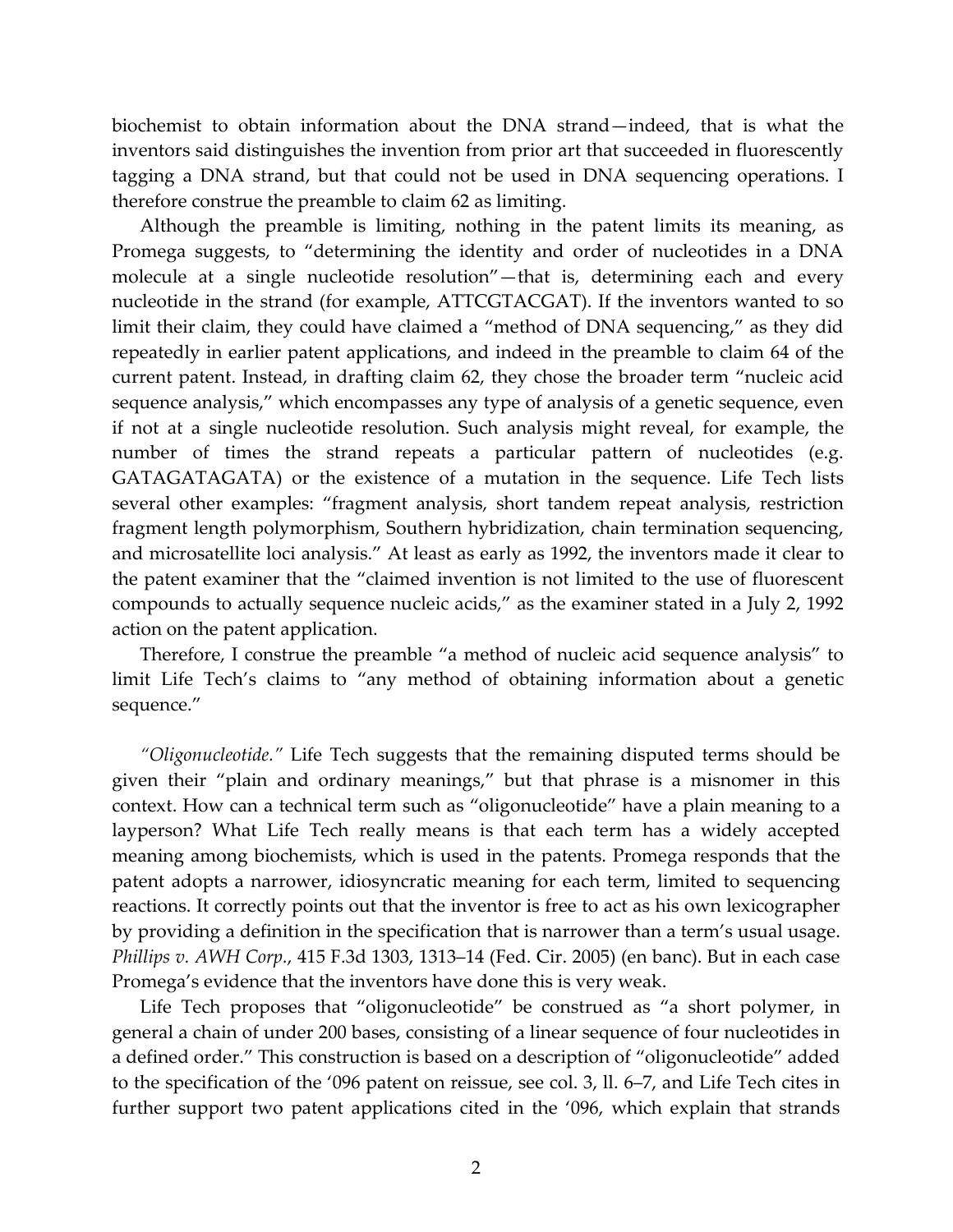under 200 bases are generally termed "oligonucleotides," while longer chains are called "polynucleotides." U.S. Patent No. 4,948,882, col. 2, ll. 32–34; U.S. Patent No. 5,541,313, col. 2, ll. 32–34.

Promega does not contest that the defendants' definition is accepted among biochemists. Instead it argues that the patent uses its own definition of "oligonucleotide." It first points to the specification's statement that "primers" must have four narrow characteristics: "1) They must have a free 3' hydroxyl group to allow chain extension by the polymerase. 2) They must be complementary to a unique region 3' of the cloned insert. 3) They must be sufficiently long to hybridize (that is, attach to an existing single strand of DNA) to form a unique, stable duplex. 4) The chromophore or fluorophore must not interfere with the hybridization or prevent 3'-end extension by the polymerase." (col. 5, l. 66–col. 6, l. 6.) The mention of a "cloned insert" (a DNA strand with a known sequence attached to an unknown strand to facilitate replication) suggests that the primers are useful only in sequencing reactions (which involve replicating an unknown strand). In the 2001 litigation over the '748 patent, as I'll explain in more detail later on, the district court adopted this construction and thereby limited the term "primer" to the subset of primers used in DNA sequencing applications. *Promega Corp. v. Applera Corp.*, 2002 WL 32355680 at \*10–13 (W.D. Wis. 2002).

Promega argues that the specification requires "oligonucleotide" to have the same construction as "primer." It notes the patent's statement that "the primer is either a synthetic oligonucleotide or a restriction fragment" (col. 2, ll. 5–6), but this does not logically imply that all oligonucleotides are primers, as Promega suggests. (All cats are either female or male, but not all females are cats.) The specification also uses the word "oligonucleotide" (or "oligonucleotide primers") to refer to the primers in sequencing reactions; but this again does not mean that the word always refers to primers. As a counterexample, the specification's Example IV describes the process of attaching the fluorescent tags to DNA strands which may or may not be sequencing primers. (Col. 9, l. 28–col. 10, l. 50.) The example consistently uses the term "oligonucleotide" instead of "primer," further indicating that the two are not interchangeable.

Promega also claims that a narrow definition of "oligonucleotide" is required because of statements the inventors made during prosecution of the '748 to distinguish various pieces of prior art. The inventors said that the claimed oligonucleotides are shorter than the "polynucleotides" claimed in one reference (Draper); to distinguish other references, they added that the oligonucleotides claimed in the patents are extendable and capable of hybridizing to a specific sequence. These statements are either consistent with the usual meaning of "oligonucleotide" or relate to other terms in the asserted claims. Promega has not shown that the inventors departed from the term's usual meaning, and I therefore adopt Life Tech's proposed construction.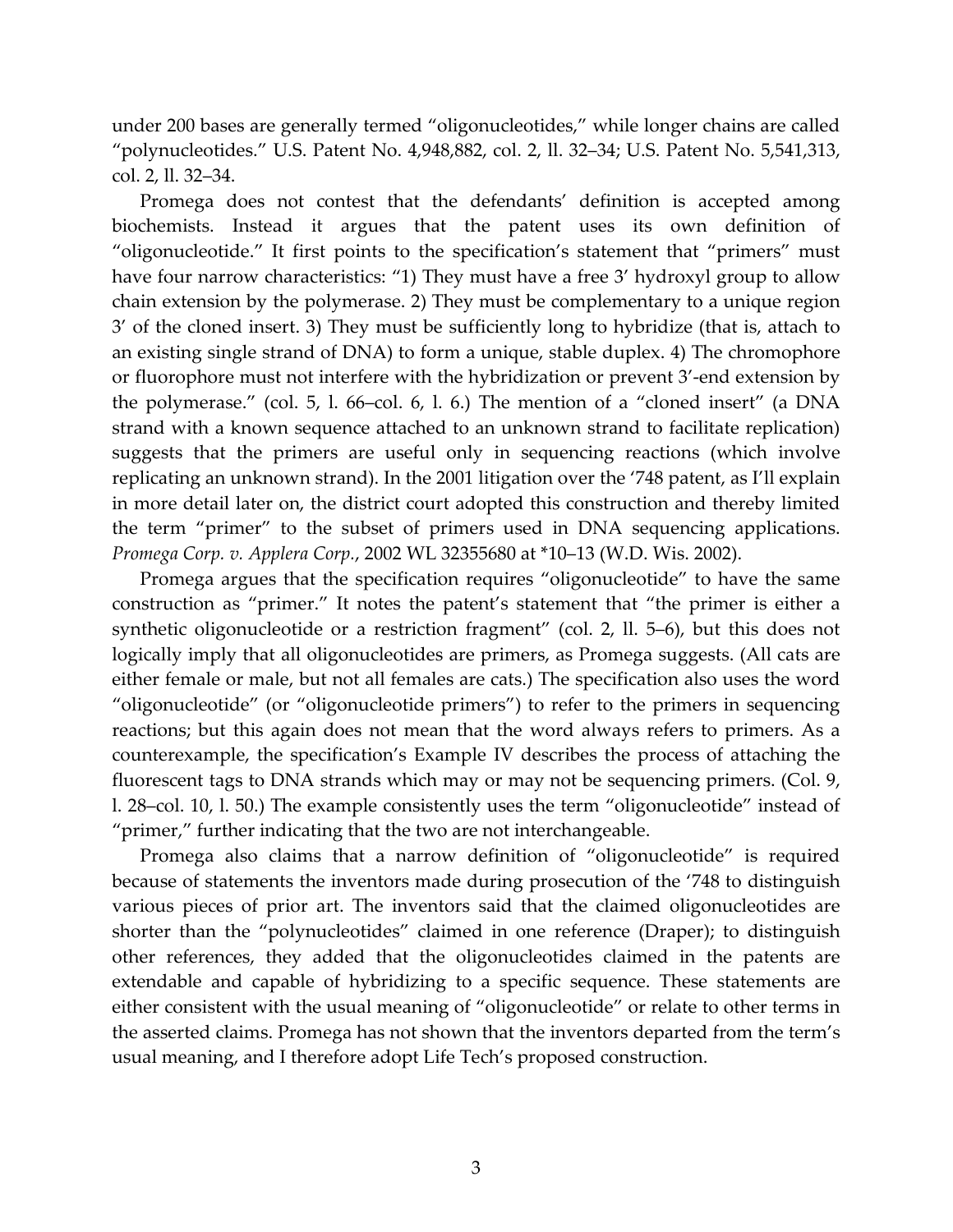*"Four sets of oligonucleotides."* Promega suggests that this term be defined as "four sets of oligonucleotides capable of generating size-nested sets of DNA fragments that contain, in their collection of lengths, the information necessary to define a sequence of oligonucleotides." The phrase "four sets" is a common English phrase that is not used counterintuitively in the '096 patent. Having already construed "oligonucleotide," I agree with the defendants that this term does not require construction.

*"Complementary strand of DNA."* In biochemistry, the word "complementary" refers to base-pairing rules. In a double strand of DNA, each nucleic acid base in one strand pairs with only one base in the other strand—adenine (A) with thymine (T), and cytosine (C) with guanine (G). Life Tech therefore proposes that the term be construed as "a strand of DNA with corresponding molecules."

Promega does not dispute that this is the accepted meaning of the phrase, but it argues that the phrase as used in the '096 patent means "a cloning vector"—which, as I said earlier, is a known DNA sequence attached to an unknown sequence to facilitate replication. It's true that the specification sometimes uses the phrase "complementary strand of DNA" to refer to a cloning vector, but only when it is already clear that the strand is a cloning vector. This does not establish that the phrase always refers to cloning vectors. And the patent also describes a "complementary stretch of DNA" used in fluorescent labeling (that is, prior to sequencing), and this strand is not a cloning vector (col. 6, ll. 65–66). I adopt Life Tech's proposed construction.

*"Duplex."* The defendants' proposed construction is "a double-stranded part of a nucleic acid molecule," a generally accepted biochemical definition. Promega responds only that the definition of duplex is "inextricably linked" to its other proposed constructions limiting the claim terms to sequencing reactions, which I have already rejected. I adopt Life Tech's proposed construction.

*"Polymerase."* Life Tech proposes to construe the term as "an enzyme capable of catalyzing the formation of a polymer from monomers." (A "polymer" is a molecule which consists of linked repeating units; these units are smaller molecules called "monomers.") Promega's proposed construction is "polymerase used to perform sequencing reactions, such as the Klenow fragment of DNA polymerase."

Once again Promega attempts to artificially limit a term's construction to DNA sequencing reactions—in this case by adding words to the construed term itself. While Promega is correct that the specification mentions polymerase only in the context of sequencing, that alone does not indicate that the inventors limited the term's meaning to sequencing and thereby deviated from the accepted scientific meaning. Life Tech's construction is adopted.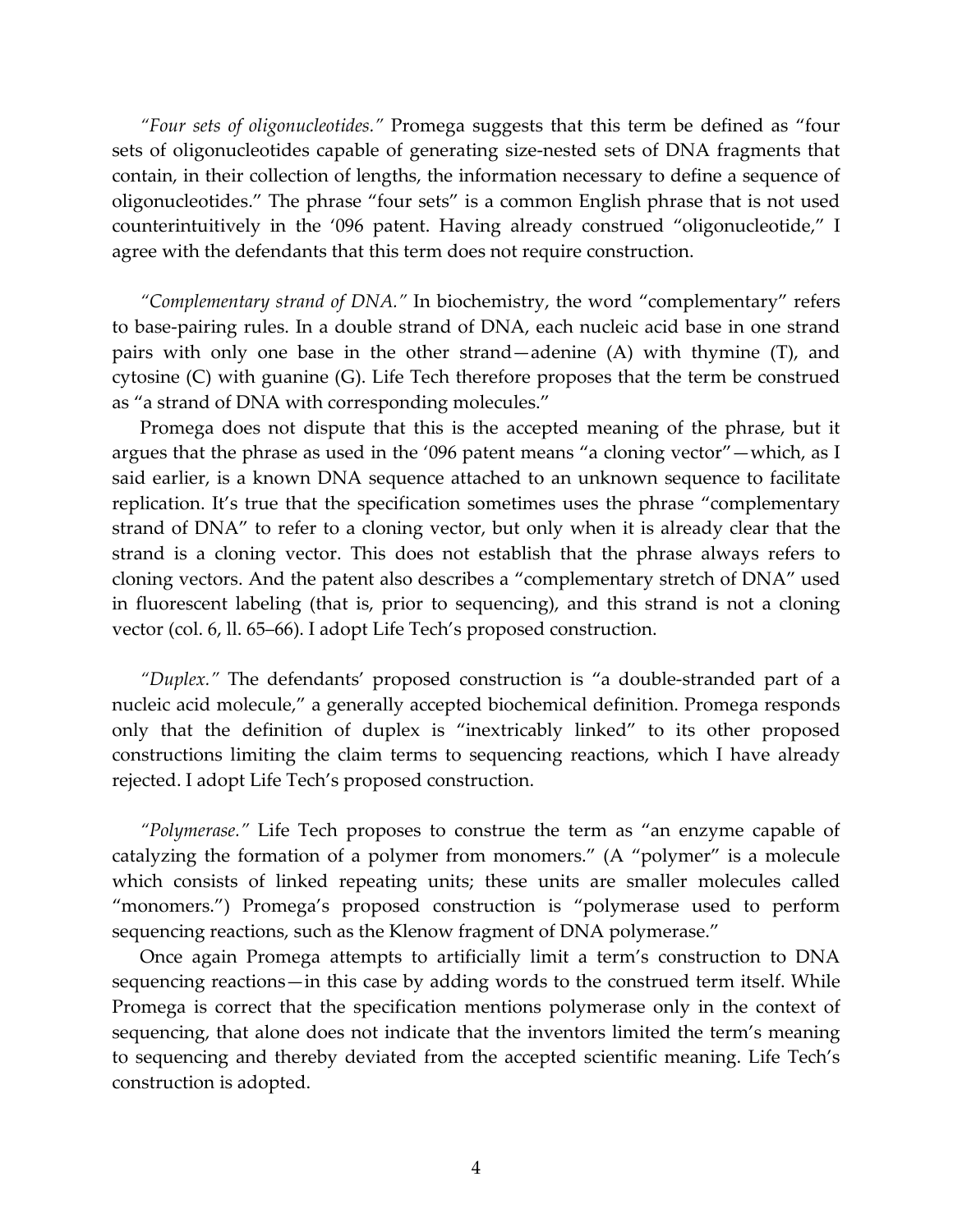*"Fluorophore."* Life Tech construes the term to mean "a fluorescent molecule or molecular component." Promega does not contest that this is the accepted biochemical definition, but it proposes the definition "fluorescent tag that may be coupled to an oligonucleotide to establish a correlation with a distinct nucleotide and to allow for the identification of said molecule." Promega's construction describes the function of the fluorophore in the sequencing process, but nothing in the specification limits the term itself to that process. Fluorophores are useful in reactions other than sequencing, and neither the specification nor the prosecution history indicates that the inventor meant that term to narrow the term "fluorophore" to a tag used in sequencing, which is the import of Promega's proposal. I adopt the defendants' proposed construction.

*"specifically hybridized to the complementary strand of DNA."* Although neither party has formally requested a construction of the phrase "specifically hybridized" or proposed a concrete definition, Promega's opposition to Life Tech's infringement allegations requires a very specific construction of the term. The asserted '096 claims describe an oligonucleotide "specifically hybridized" to a complementary DNA strand—that is, engineered to bind to a locus having a complementary nucleotide sequence. Promega contends that the oligonucleotides it provides as part of its DNA fingerprinting systems aren't "specifically hybridized" to their intended locus because they can potentially bind to more than one locus of the genomic DNA being tested. This argument is premised on a construction of "specifically hybridized" that covers only hybridization to a unique locus, and is therefore a belated request for additional "rolling" claim construction, e.g. *Pfizer, Inc. v. Teva Pharmaceuticals, USA, Inc.*, 429 F.3d 1364, 1377 (Fed. Cir. 2005). I must construe the claim term before evaluating infringement. Cf. *O2 Micro Int'l Ltd. v. Beyond Innovation Tech. Co.*, 521 F.3d 1351, 1360 (Fed. Cir. 2008).

 Promega's proposed interpretation is unreasonably narrow. The asserted '096 claims describe oligonucleotides that are useful because they bind to a specific locus; the claims say nothing about whether that locus must be unique. For certain nucleic acid sequence analysis applications—DNA fingerprinting, for example—it's clear that the locus needn't be unique because chains extended from erroneously-bound oligonucleotides are easily disregarded. Other applications like DNA sequencing do rely on the oligonucleotide's binding to a unique locus, but the patent isn't limited to DNA sequencing, as I explained above. Promega hasn't explained why the '096 inventor would have sought to cover only this latter subclass of applications, thus excluding applications involving oligonucleotides hybridized to non-unique loci from the scope of its patent. More likely the inventor intended oligonucleotides "specifically hybridized to the complementary strand of DNA" to refer to the entire class of oligonucleotides targeted at a specific DNA locus. I construe the phrase to mean "hybridized to a specific locus on a complementary strand of DNA, even if that locus is not unique."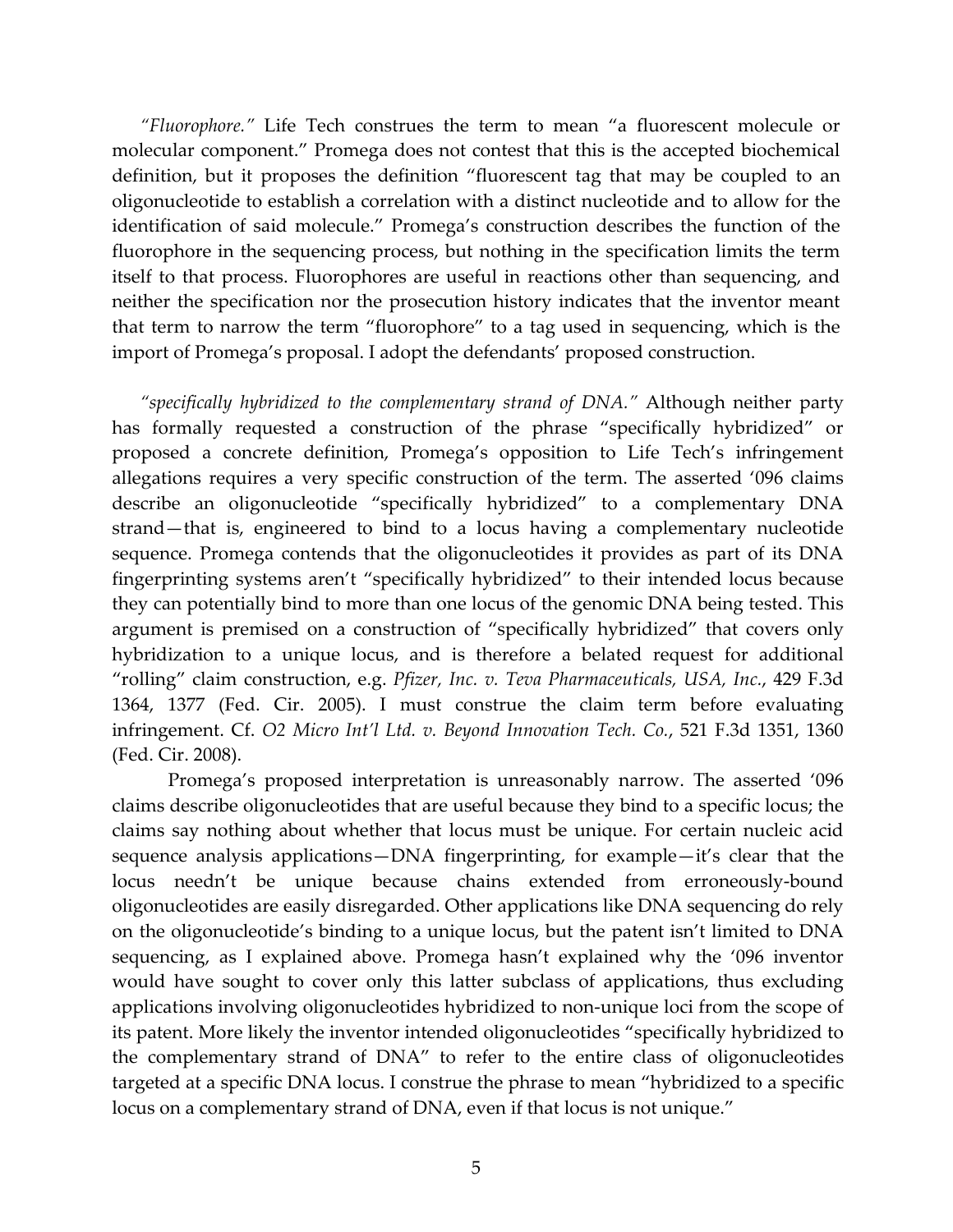## **Infringement**

 Life Tech has moved for summary judgment of infringement as to Promega's products in the field of DNA fingerprinting, a method of analyzing two DNA samples to determine whether they came from the same person. Promega's products work by comparing the length of short tandem repeat sections of each sample. A short tandem repeat (or STR) locus is a DNA region where the same nucleotide sequence is repeated multiple times (e.g. CTACTACTACTA), with the number of repetitions varying from person to person. If two samples' corresponding STR regions are the same length, it means they repeat the same number of times, and it's more likely that they came from the same person. But any given STR locus isn't so variable that a single match is conclusive, so multiple STR loci must be measured and compared. Each match increases the confidence of a valid identification.

 For the purpose of these motions, Life Tech asserts that Promega's PowerPlex 16 HS System is representative of its DNA fingerprinting products. See "PowerPlex 16 HS System," www.promega.com/products/genetic-identity/str-analysis-for-forensic-andpaternity-testing/powerplex-16-hs-system/ (visited March 31, 2013). I will consider that product when evaluating Life Tech's motions for summary judgment of infringement. Promega formally disputes that it stipulated that the PowerPlex 16 HS System is representative of Promega's STR-analysis products, but it has provided no explanation of how its other products may differ. If the following opinions about Promega's infringement of the '096 patent do not apply to Promega products other than the PowerPlex 16 HS System, Promega may move to limit the scope of this order. Any such motion must clearly address how the additional products differ from the PowerPlex 16 HS System, and why such differences are relevant to infringement of the asserted claim terms.

The PowerPlex 16 HS System performs DNA fingerprinting by comparing sixteen different STR loci between the two samples. In order to measure the length of each STR locus, it must be "amplified" by creating multiple copies. Amplification involves fluorescently-tagged oligonucleotides that are complementary to the nucleotide sequence immediately preceding each STR region. The tagged oligonucleotide binds to the target locus of the sample and is extended using a polymerase to complete a complementary copy of the STR region. The PowerPlex technical manual contains instructions for amplifying and measuring the STR copies, and Promega provides the necessary polymerases and tagged oligonucleotides to perform the process.

 Life Tech is entitled to summary judgment of infringement if it presents undisputed evidence that each claim limitation is present in Promega's product, such that no reasonable jury could find otherwise. *Innovention Toys, LLC v. MGA*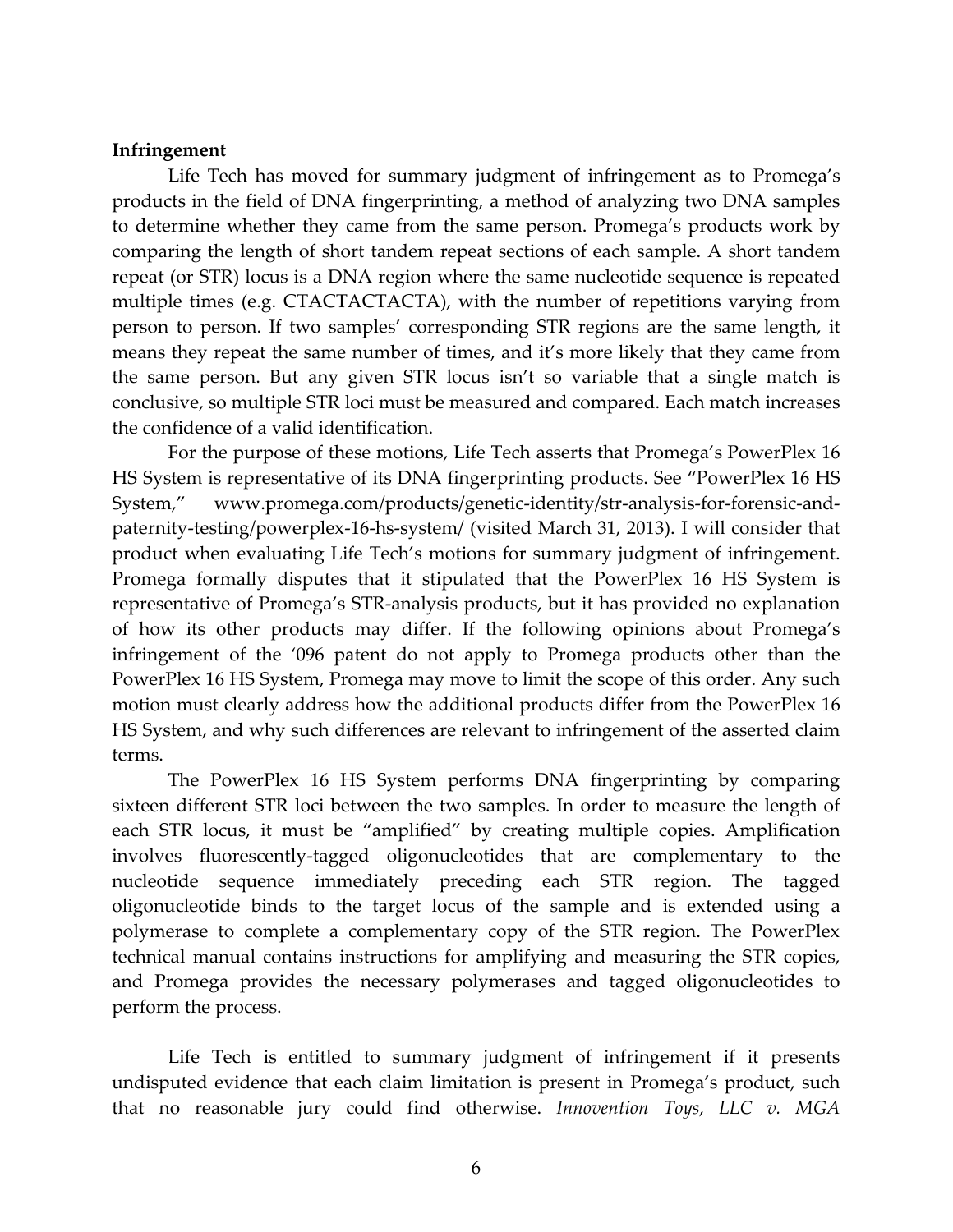## *Entertainment, Inc.*, 637 F.3d 1314, 1319 (Fed. Cir. 2011). Life Tech alleges that Promega's products infringe claim 62 of the '096 patent and two of its dependent claims. Claim 62 reads:

62. A method of nucleic acid sequence analysis, comprising extending an oligonucleotide along a complementary strand of DNA of a duplex by a polymerase to produce a labeled extension product, wherein the duplex comprises the oligonucleotide specifically hybridized to the complementary strand of DNA, and wherein the oligonucleotide is covalently coupled to a fluorophore so as to allow chain extension by the polymerase.

 The preamble, "a method of nucleic acid sequence analysis," is a claim limitation, and it means "a method of obtaining information about a genetic sequence." Promega's product measures and compares the length of specific STR sections. Promega doesn't dispute that the length of an STR strand is information about a genetic sequence, so I determine that its products practice the limitation articulated by the preamble.

 The claim is next limited to the process of "extending an oligonucleotide along a complementary strand of DNA of a duplex by a polymerase to produce a labeled extension product." As I explained above, this is exactly what takes place when a DNA sample is amplified as part of the PowerPlex 16 HS System. Each tagged oligonucleotide supplied by Promega binds to a complementary section of the sample strand to form a duplex and is then extended by a polymerase. The product is "labeled" by the fluorescent tag attached to the oligonucleotide. The excerpts from the PowerPlex 16 HS System Technical Manual provided by Life Tech confirm this description. Promega's expert opinions to the contrary are based on Promega's rejected claim constructions, and therefore don't create a triable factual dispute.

 Claim 62 is further limited to processes "wherein the duplex comprises the oligonucleotide specifically hybridized to the complementary strand of DNA." Promega concedes that it provides nucleotides engineered to hybridize to specific locations in a DNA sample, but disputes that these oligonucleotides are *specifically* hybridized because each can potentially bind to multiple loci on human genomic DNA. Having rejected the claim construction on which this argument is premised, I conclude that the PowerPlex 16 HS System practices this limitation.

 Finally the claim requires that "the oligonucleotide is covalently coupled to a fluorophore so as to allow chain extension by the polymerase." Promega agrees that Figure 23 of the PowerPlex 16 HS System Technical Manual "evinces fluorescently labeled amplification products." It is undisputed (given my claim constructions) that the amplification products contain oligonucleotides labeled by being coupled to a fluorophore by means of a linker molecule. Promega counters by citing its expert's rebuttal report but to no avail; the expert's discussion is specific to the term "fluorescent nucleotides," which appears only in claim 70 (discussed *infra*). If anything, the expert's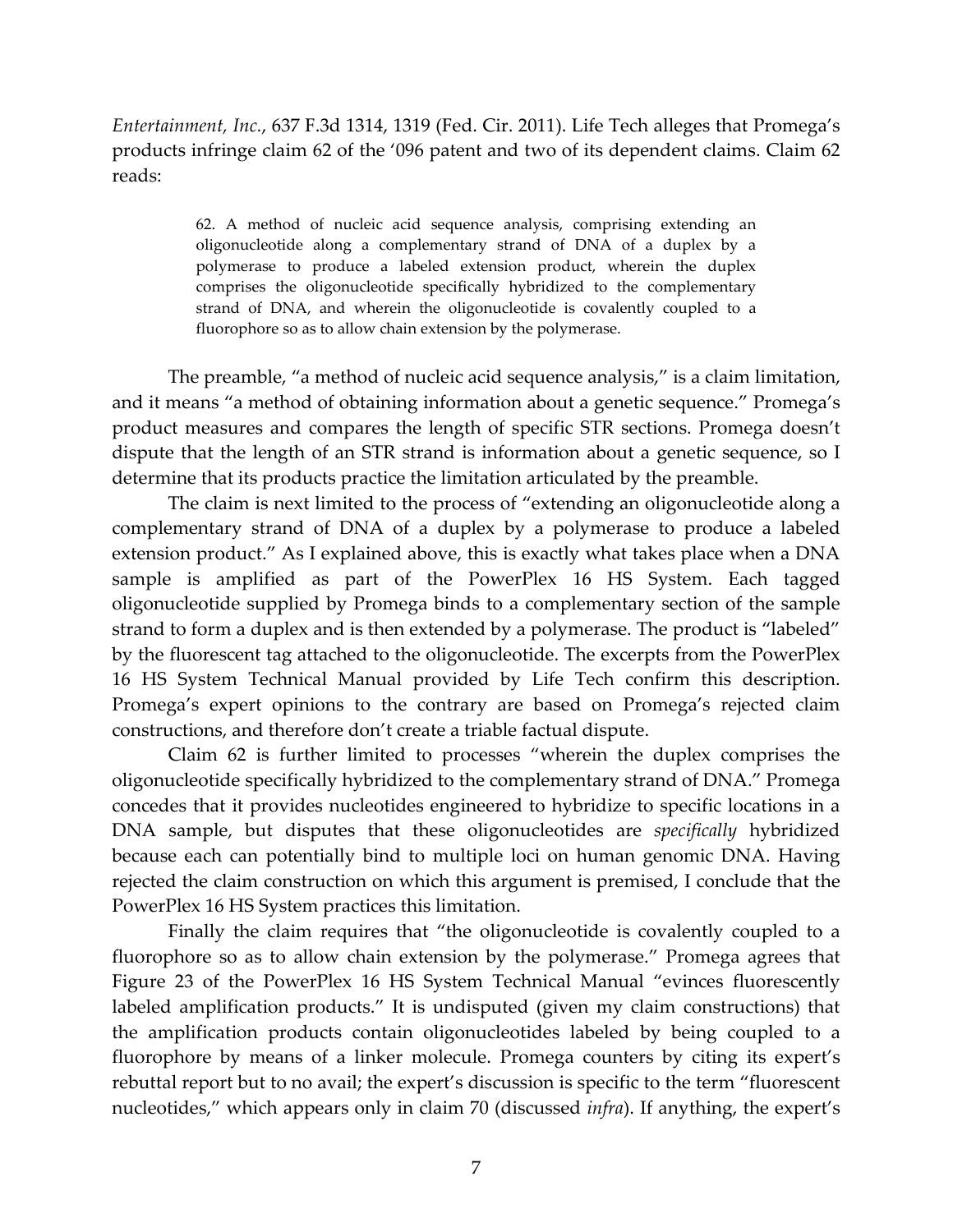discussion of linker molecules confirms that the fluorophore is covalently bonded to the oligonucleotide.

 Life Tech has produced evidence indicating that the PowerPlex 16 HS System practices every limitation in '096 claim 62. The only factual disputes Promega raises in opposition rely on its proposed claim constructions, which I have uniformly rejected. Therefore I GRANT partial summary judgment that Promega's PowerPlex 16 HS System literally infringes claim 62, without taking any position on the validity of the claim. *Pandrol USA, LP v. Airboss Ry. Products, Inc.*, 320 F.3d 1354, 1365 (Fed. Cir. 2003).

 Life Tech also alleges that the Promega's products infringe claim 63, which is dependent on claim 62. It reads:

> 63. The method of claim 62, further comprising separating said labeled extension product from said duplex

 Life Tech, citing the PowerPlex 16 HS System Technical Manual explains that a step in the application protocol requires denaturing the amplified STR duplexes heating the mixture until the nucleotide bonds between the tagged strands (the "labeled extension product") separate from the sample DNA. This constitutes "separating said labeled extension," as described in claim 63. Promega disputes the construction of "duplex," but doesn't quibble with Life Tech's characterization of the denaturation process. Partial summary judgment of literal infringement of claim 63 is therefore GRANTED, without taking any position on the validity of the claim. *Id*.

 Life Tech also alleges that Promega's products infringe claim 70, which is also dependent on claim 62. It reads:

> 70. The method of claim 62, wherein substantially all molecules of the labeled extension product individually comprise a single fluorescent nucleotide.

 As I stated earlier, Promega tags each oligonucleotide by attaching a fluorophore to a constituent nucleotide by means of a linker molecule. Promega argues that this doesn't count as a "fluorescent nucleotide" because the linker molecule separates the fluorophore from the nucleotide, and the oligonucleotide is often synthesized before the fluorophore-linker component is coupled to its 5' terminal nucleotide. But all the "fluorescent nucleotides" disclosed by the patent involve coupling fluorophores to nucleotides—Promega identifies no other method of making a nucleotide fluorescent. And Promega's expert mentions no reason why the order in which the components are combined has any scientific effect on the end result. Promega has not asked me to construe the term "fluorescent nucleotide," and has proposed no intelligible definition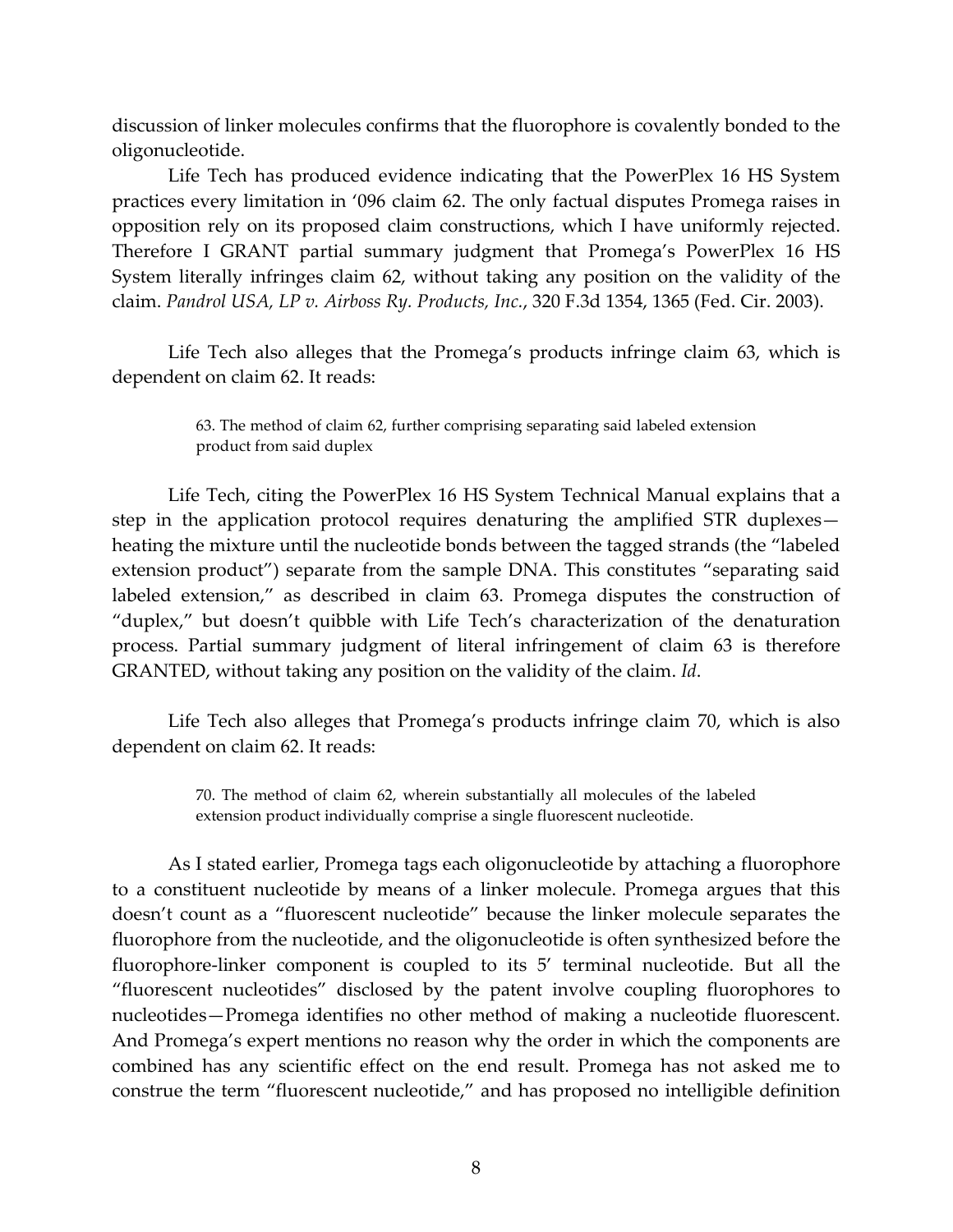of the term that would exclude its product based on the separation between the nucleotide and the fluorophore-linker structure. So a fluorophore coupled to the terminal nucleotide constitutes a "fluorescent nucleotide."

 Promega also challenges Life Tech's evidence that its products infringe. Claim 70 covers extension products—in this case the STR strands created during amplification which "individually comprise a single fluorescent nucleotide." The use of the openended transitional phrase "comprising" signals that each STR strand must contain a single fluorescent nucleotide, though it contains additional components as well. *MagSil Corp. v. Hitachi Global Storage Technologies, Inc.*, 687 F.3d 1377, 1383–84 (Fed. Cir. 2012). The limitation excludes STR strands containing multiple fluorescent nucleotides, either as part of the initial oligonucleotide or added during chain extension. If STR strands with multiple fluorescent nucleotides were covered by claim 70, that claim would be indistinguishable from claim 62, and would violate the doctrine of claim differentiation that "two claims of a patent are presumptively of different scope." *Kraft Foods, Inc. v. Int'l Trading Co.*, 203 F.3d 1362, 1366 (Fed. Cir. 2000). Promega's expert has opined that certain Promega products label oligonucleotides use energy transfer dyes involving multiple fluorophores. Life Tech has not addressed which products employ multifluorophore labels, or whether any amplified STR chains contain multiple fluorescent nucleotides. Because of the remaining uncertainty as to the specific manner in which Promega's amplified STR chains are fluorescently labeled, I DENY Life Tech's motion for summary judgment of literal infringement of claim 70.

 Finally, Life Tech has moved for partial summary judgment that Promega's representative product infringes claim 66 of the '096 patent. Claim 66 is independent of claim 62, and describes a composition created during the synthesis of DNA rather than a process for performing that synthesis. Claim 66 reads:

> 66. A mixture comprising a *polymerase* and a *duplex*, wherein the duplex comprises an *oligonucleotide specifically hybridized* to a *complementary strand of DNA*, wherein the *oligonucleotide* is covalently coupled to a *fluorophore* so as to allow chain extension by the polymerase.

 The parties disputed the construction of the italicized terms, and I have rejected Promega's specialized definitions in favor of Life Tech's broader definitions that comport with the commonly-understood meanings of each term in the industry.

 Promega argues that there's no evidence establishing that the PowerPlex 16 HS System embodies every limitation of claim 66. But Life Tech's citations to the PowerPlex 16 HS System Technical Manual are sufficient. Promega provides, as part of the PowerPlex 16 HS System, the polymerase and tagged oligonucleotides. Given my claim construction, there's no dispute that the latter are "covalently coupled to fluorophores."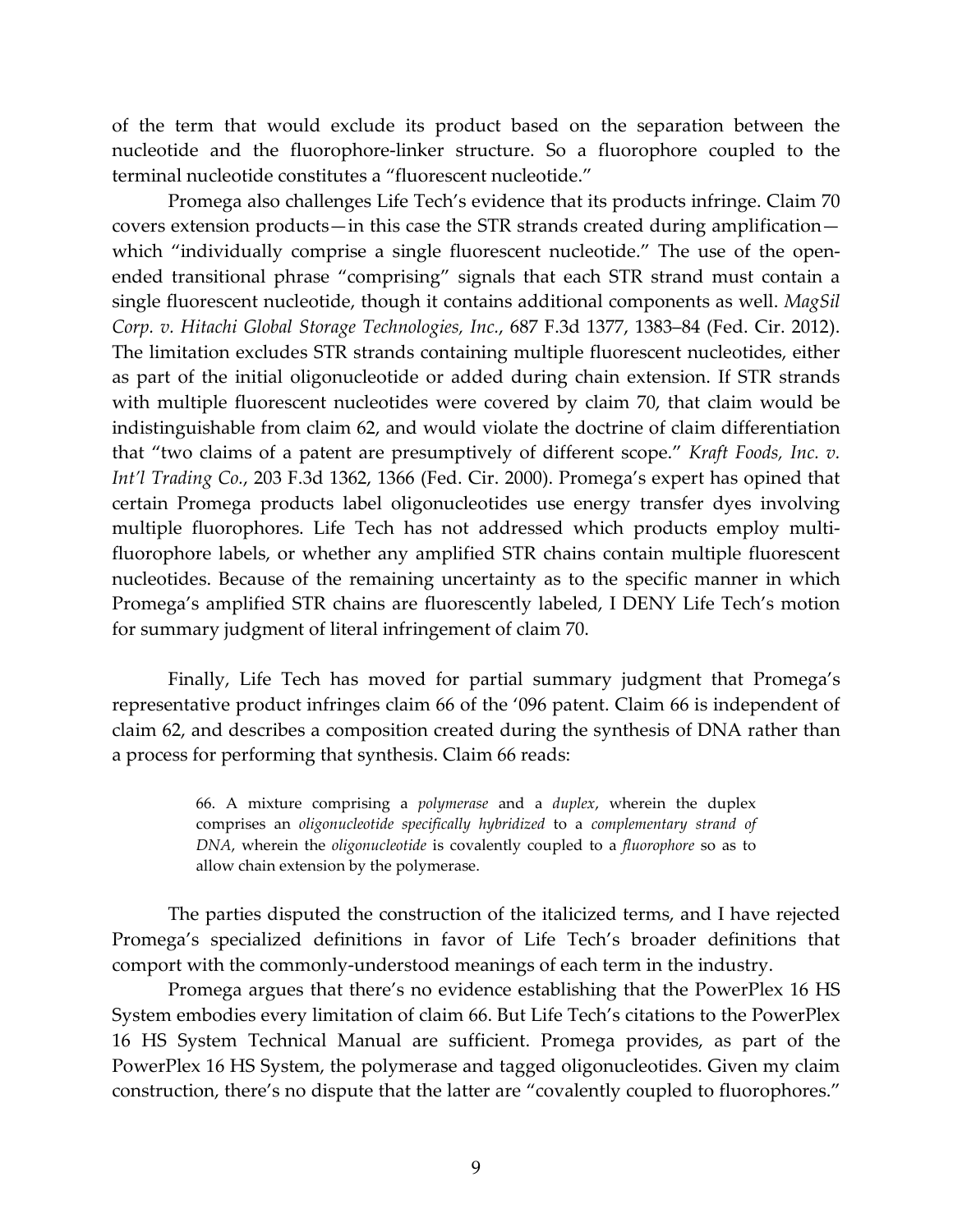Following Promega's protocol, the tagged oligonucleotides will bind to specific loci on the DNA strand that is to be analyzed and the polymerase will extend the bound oligonucleotide to create a copy of desired STR region. Repetition of the process will result in multiple amplified STR strands, each of which is a duplex. Life Tech's proffered evidence supports a finding that the mixture created after the polymerase chain extension has completed but before the amplified duplexes are denatured embodies the composition of claim 66, and Promega's arguments to the contrary all depend on claim constructions which I have rejected. I therefore GRANT partial summary judgment that the PowerPlex 16 HS System literally infringes claim 66 of the '096 patent.

### **Reissue recapture**

 The parties also seek summary judgment as to whether the '096 patent is invalid under the doctrine of reissue recapture. Reissue allows an inventor to amend a patent that has already been granted to correct an error in drafting, including "an attorney's failure to appreciate the full scope of the invention." *Medtronic, Inc. v. Guidant Corp.*, 465 F.3d 1360, 1375 (Fed. Cir. 2006). An inventor may use the process to broaden the claims in the patent if, "through error without any deceptive intention," he "claim[ed] … less than he had a right to claim in the patent." 35 U.S.C. § 251(a). A broadening reissue is only permitted "within two years from the grant of the original patent." 35 U.S.C. § 251(d), and does not extend the patent term—the reissued patent is valid only for "the unexpired part of the term of the original patent." 35 U.S.C. § 251(a).

 The doctrine of reissue recapture "bars a patentee from recapturing subject matter, through reissue, that the patentee intentionally surrendered during the original prosecution in order to overcome prior art and obtain a valid patent," *In re Youman*, 679 F.3d 1335, 1343 (Fed. Cir. 2012), because in such circumstances the failure to claim the surrendered subject matter "cannot be said to involve the inadvertence or mistake contemplated by 35 U.S.C. § 251." *MBO Laboratories, Inc. v. Becton, Dickinson & Co.*, 602 F.3d 1306, 1313 (Fed. Cir. 2010). An inventor surrenders subject matter if, during patent prosecution, he "clearly and unmistakably argue[s] that his invention does not cover certain subject matter to overcome an examiner's rejection based on prior art." *Id.* at 1314. The question on summary judgment is whether the inventors clearly and unmistakably argued that their invention does not cover methods of nucleic acid sequence analysis other than DNA sequencing. Answering that question requires me to review the patent prosecution history.

 In 1984, the inventors made a breakthrough in biochemistry by developing a way to attach a fluorescent tag to a DNA strand without preventing that strand from extending during replication. At the time, the sole known use of the method was in DNA sequencing, so the inventors drafted patent claims specific to DNA sequencing for example, claims 1–12 of the original patent application (Application No. 06/570,973),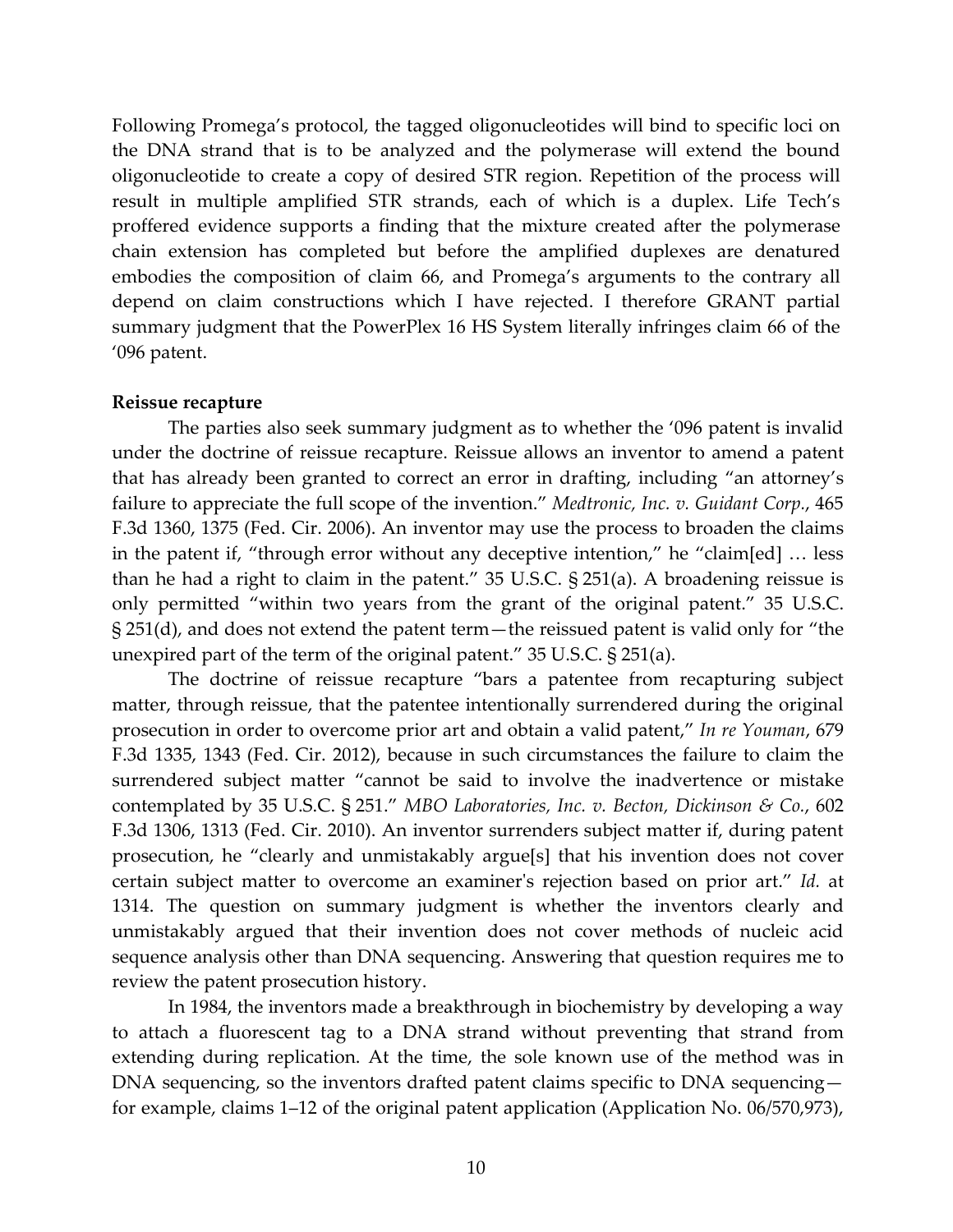which claimed improvements to the chain degradation and chain termination sequencing methods. But before the patent issued, other uses of the method were developed. An inventor "is entitled to the benefit of all the uses to which [his invention] can be put, no matter whether he had conceived the idea of the use or not," *Roberts v. Ryer*, 91 U.S. 150, 157 (1875), and so the inventors amended their claims to include uses related to other types of nucleic acid sequence analysis. By at least 1992, as I noted earlier, it was clear to the examiner that the claimed invention was not limited to DNA sequencing.

 When the original patent (U.S. Patent No. 6,200,748) was finally granted in 2001, many of the allowed claims made no mention of DNA sequencing. Life Tech's predecessor to the patent rights, Applera, sued Promega for infringement. See *Promega Corp. v. Applera Corp.*, 01-C-244-C, 2002 WL 32355680 (W.D. Wis. Jan. 2, 2002). During claim construction, Applera argued that two terms in the patent claims—"primer" and "template"—should be given their ordinary scientific meanings, while Promega argued, as it has here, for narrower constructions that would effectively limit the patent's reach to DNA sequencing. Judge Crabb sided with Promega, holding that the inventors "chose to be their own lexicographers" by including specific definitions of the terms "primer" and "template" in the patent specifications. *Id.* at \*10, \*14. The parties settled (perhaps to avoid a final judgment that would give that claim construction preclusive effect, e.g., *Talmage v. Harris*, 486 F.3d 968, 974 (7th Cir. 2007)), agreeing to cross-license patents that each side had asserted in the litigation, and in 2003 the inventors filed a reissue application to amend their claims.

 The inventors' inadvertent error in the '748 patent was to use the terms "primer" and "template"—terms that they had defined narrowly in the specifications. Had they anticipated Judge Crabb's narrow construction during prosecution of the '748 patent, they would have known that they were claiming less than they were entitled to claim, and would have been entitled to amend the claims to use more general terms such as "oligonucleotide" and "complementary strand," as they later did in the reissued patent. Since this error did not become apparent until after the '748 was issued and was subsequently construed, they were entitled to fix it through the reissue process.

 Promega argues that, by tying the scope of their invention to DNA sequencing in order to overcome prior art cited by the patent examiner during prosecution, the inventors surrendered all other methods of nucleic acid sequence analysis. But none of the prior art cited during prosecution involved nucleic acid sequence analysis. The examiner instead questioned whether the invention was obvious in light of four pieces of prior art: the chain degradation and chain termination methods of DNA sequencing; the "Kaplan" patent (U.S. Patent No. 4,151,065), which taught separating DNA strands by length using a process called "electrophoresis" and detecting the separated material using ultraviolet light; and the "Khanna" patent (U.S. Patent No. 4,318,846), which taught fluorescently tagging a DNA strand. None of these references made it possible to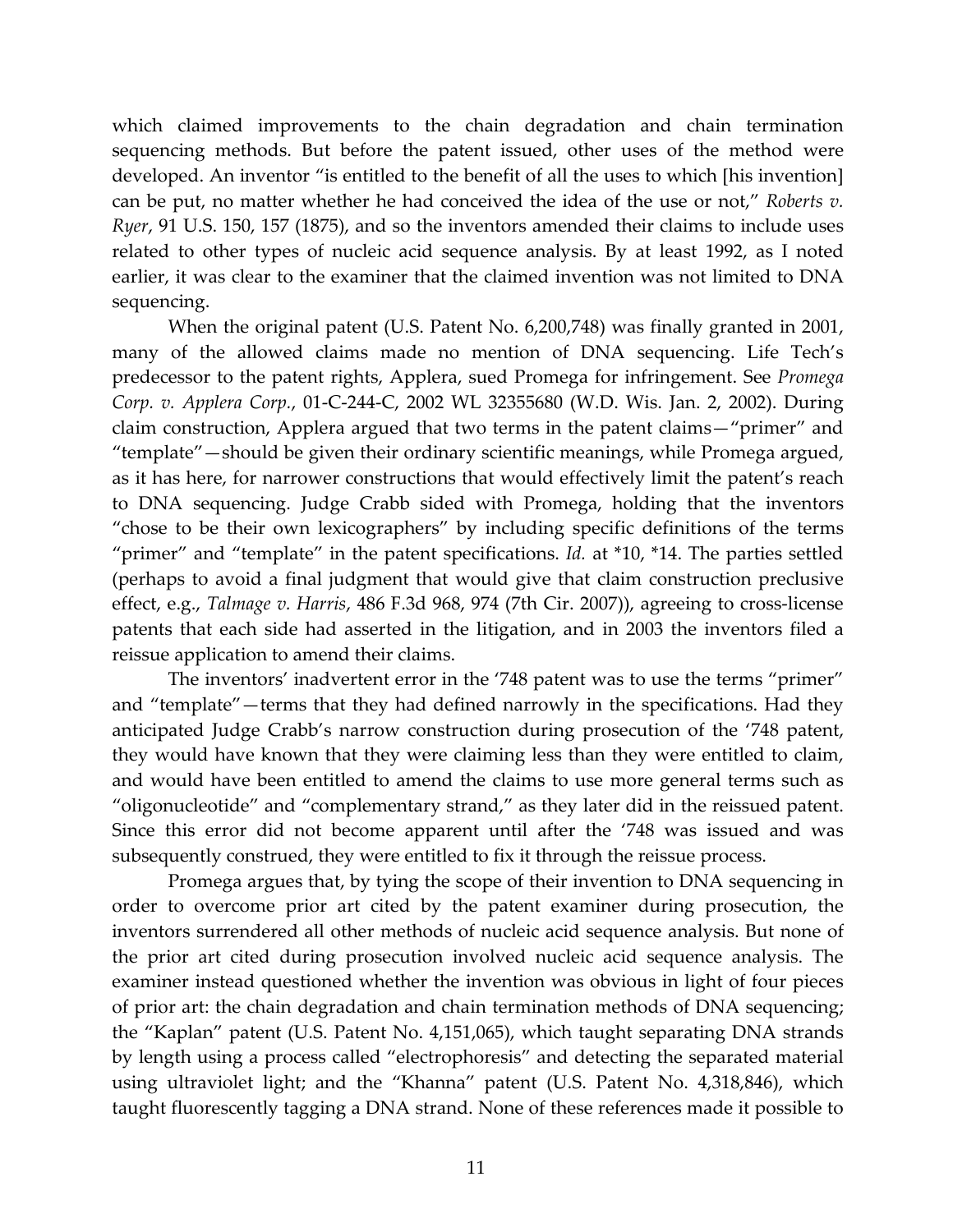extend a fluorescently tagged DNA strand and thus enable the use of fluorescent tagging in any method of nucleic acid sequence analysis, including DNA sequencing. The inventors made this clear during prosecution, stating for example that none of the cited prior art was "at all pertinent to the present invention and suggest nothing at all in relation to DNA sequencing." There is no clear statement in the record that the inventors intended to surrender methods of nucleic acid sequence analysis other than DNA sequencing. Even if their statements could be misunderstood to limit their claims to DNA sequencing, they quickly corrected this misapprehension, long before the '748 patent issued, and thus renounced any benefit from narrowing the scope of their invention.

 Life Tech's motion to grant summary judgment that Promega has failed to meet its burden as to the doctrine of reissue recapture is therefore GRANTED, and Promega's contrary motion is DENIED.

### **Patent Prosecution Laches**

Promega seeks summary judgment that laches bars Life Tech's claim of infringement because the patent's inventors were responsible for an "unreasonable and unexplained delay in prosecution," to Promega's prejudice. *Symbol Technologies, Inc. v. Lemelson Medical, Education & Research Foundation*, 422 F.3d 1378, 1384–86 (Fed. Cir. 2005). The patent prosecution history in this case is long–the original '748 patent issued in 2001, seventeen years after the initial 1984 application and during that seventeen-year period the inventors requested, and were granted, numerous extensions of PTO filing deadlines. However, Promega has not shown that the inventors deliberately delayed prosecution, either to enable Life Tech to capture later-developed technology or to extend the term of the patent. Nor has Promega shown that any of the delays were unreasonable.

Promega argues that the inventors unreasonably delayed issuance by abandoning Continuation Application Nos. 07/660,160 (Feb. 21, 1991) and 07/898,019 (June 21, 1992) even though each of those applications include claims that had been allowed by the patent examiner. "Refiling an application solely containing previouslyallowed claims" "can be considered an abuse of the patent system," (the key word is "solely") but only if the refiling was "for the business purpose of delaying" the patent. *Symbol Technologies, Inc. v. Lemelson Medical, Education & Research Foundation*, *supra*, 422 F.3d at 1385. The '160 and '019 applications were continued in order to pursue claims that had been rejected and to add new claims; there is no showing that the continuations were filed for delay. And these two continuations account for just a handful of the many years of the prosecution history—hardly the "egregious case of misuse of the statutory patent system" required for prosecution laches. *Id.* at 1385.

Nor has Promega proved prejudice; it cannot explain what it would have done differently if the patent had issued earlier, or how it relied on, or was harmed by, the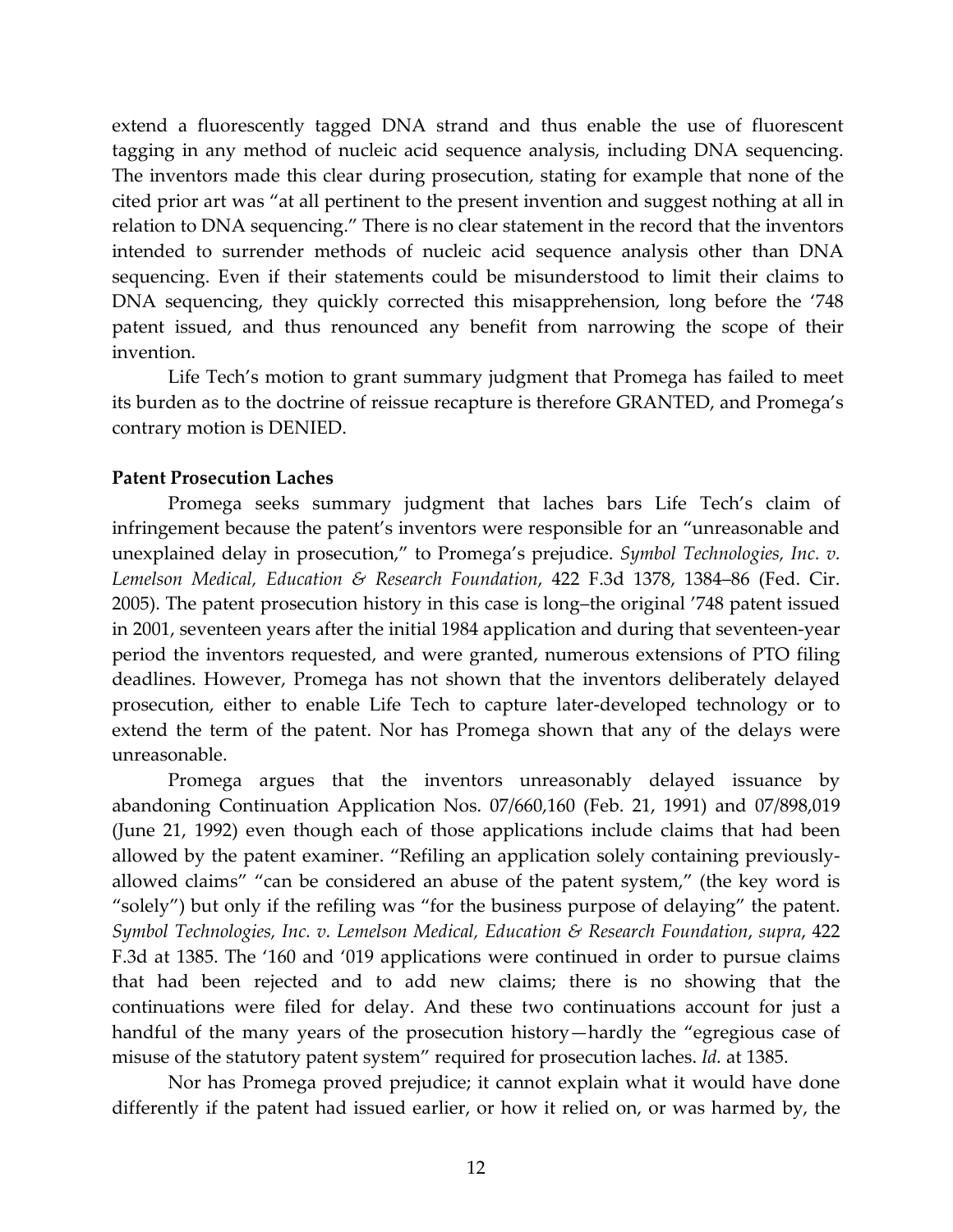delay. Promega raises the specter that long patent prosecutions will hide inventions from the public, slowing scientific progress. But that did not occur here; subject to some exceptions, patent applications are published 18 months after filing, see 37 C.F.R. § 1.211, and in this case, the invention was described, at least in part, in published scholarship as early as 1986. See Erich Strauss, et al., "Specific-Primer-Directed DNA Sequencing," 154 *Analytical Biochemistry* 353 (1986). No one disputes that the invention gained widespread use in the genetic analysis industry despite the delay. Promega's motion for summary judgment as to the defense of laches is therefore DENIED.

### **Priority Date**

 Life Tech has moved for summary judgment that the '096 patent has a priority date of January 16, 1984, which Promega challenges under the requirements of copendency and enablement. A patent can claim the priority date of an earlier patent application only if (1) the earlier application disclosed the same invention; (2) at least one inventor is common to both applications; (3) the later application specifically refers to the prior application, and (4) the current application was filed before the prior application was patented or abandoned. 35 U.S.C. § 120 (1988). The PTO approved the '096 patent as a continuation of a series of patent applications dating back to the original '973 application, filed January 16, 1984. The date of the patent is presumed correct, unless Promega can prove otherwise. *Technology Licensing Corp. v. Videotek, Inc.*, 545 F.3d 1316, 1330–31 (Fed. Cir. 2008).

Promega alleges that there was a break in the co-pendency of the chain of applications when one of the applications from which Life Tech claims priority, Application No. 07/106,232, was abandoned on February 20, 1991, one day before the next application in the chain (the '160 application, filed February 21). If so, the two applications were not pending at the same time, and the '096 patent cannot claim priority prior to February 21, 1991. But the argument is waived because it was not presented in Promega's Invalidity and Unenforceability Contentions, which raise specific challenges to the priority date but say nothing about 1991 or the co-pendency rule; and Promega has not moved to update those contentions. See, e.g. *McDavid Knee Guard, Inc. v. Nike USA, Inc.*, 809 F. Supp. 2d 863, 878 (N.D. Ill. 2011)**.** 

Even if the issue was not waived, Promega's argument fails because there is no gap in co-pendency. The '232 application was abandoned when the inventors failed to file an appellate brief within two months of their notice of appeal. 37 C.F.R. §§ 1.192, 1.197 (1991); Manual of Patent Examining Procedures (MPEP), § 1215.04 (5th ed., revision 13, 1989) (the manual in effect at the time of the alleged break in co-pendency), www.uspto.gov/web/offices/pac/mpep/old/index.htm. The parties agree that under 37 C.F.R. § 1.8 the brief deadline runs from the date when the PTO *receives* an effective notice of appeal. The inventors' notice of appeal was due September 19, 1990, but was filed late, and so did not become effective until December 24, 1990, when the PTO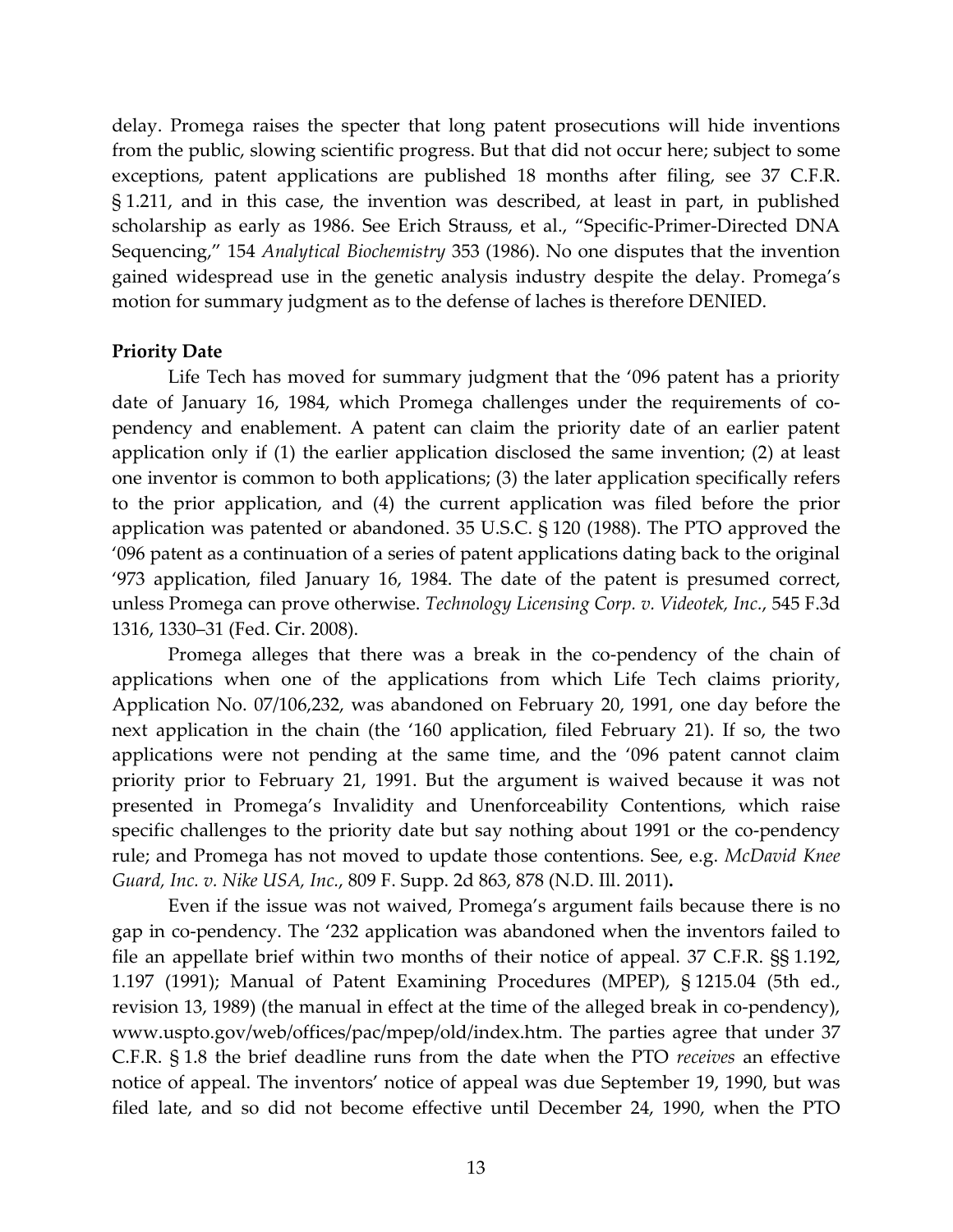received a Request for an Extension of Time, MPEP, *supra*, § 1205, triggering a deadline of February 25, 1991 to file an appellate brief. The '160 continuation patent was timely filed four days before that deadline lapsed and rendered the '232 patent abandoned.

Moreover, the gap was at most a single day and could not have prejudiced anyone. The fate of protection for intellectual property protection for a major DNA invention should not be allowed to turn on a slip of scheduling of a single day, over twenty years ago. Cf. *Aristocrat Technologies Australia PTY Ltd. v. Int'l Game Technology,*  543 F.3d 657, 663 (Fed. Cir. 2008)**.** These arguments have been made to the PTO, yet it still issued the patent and credits the 1984 priority date. I do not disagree.

Because I find for Life Tech on waiver and date of abandonment, I do not reach Life Tech's other arguments that may cure the alleged gap in co-pendency, such as whether there were still claims pending after February 25, 1991 from the '232 application and whether priority can be traced through the application 07/558,312.

Promega also argues that Life Tech cannot claim priority based on its earliest applications because those applications did not enable a person of ordinary skill in the art to practice the invention. A patent can only claim priority from an earlier application if the earlier application disclosed the claimed invention in accordance with 35 U.S.C. § 112. 35 U.S.C. § 120 (1988). The '096 patent specification discloses that the invention can be practiced by fluorescently tagging primers that meet four specific criteria,: "1) They must have a free 3' hydroxyl group to allow chain extension by the polymerase. 2) They must be complementary to a unique region 3' of the cloned insert. 3) They must be sufficiently long to hybridize to form a unique, stable duplex. 4) The chromophore or fluorophore must not interfere with the hybridization or prevent 3'-end extension by the polymerase." It teaches that "one such primer is the 15-mer 5' CCC AG TCA CGA CGTT 3'." Patent No. RE43,096, Col. 5–6. Earlier patent applications disclosed merely the use of a 12-mer primer, or a 15-mer primer without mentioning the conditions. Application Nos. 06/570,973 (Jan. 16, 1983); 06/689,013 (Jan. 2, 1985); 06/722,742 (Apr. 11, 1985).

Promega alleges that neither the 12-mer primer disclosed in the '973 application, nor a 15-mer that doesn't meet the four criteria for a primer, can be used in DNA sequencing, and thus that the application would not enable a biochemist to practice the invention in a useful way without undue experimentation. Promega points to some of the inventor's contemporaneous notes that suggest that 12-mer primers produced unsatisfactory results; a contemporaneous article from another inventor, which concludes that there were problems with the DNA tests using the 12-mer primer, Erich Strauss, et al., "Specific-Primer-Directed DNA Sequencing," 154 *Analytical Biochemistry*  353 (1986); and at least one expert who concludes that the early applications did not enable the invention, in part because there were problems with the 12-mer primer.

Life Tech responds only that by 1984 scientists were doing DNA analysis with 12-mer primers, admittedly with radioactive rather than fluorescent tags, and that the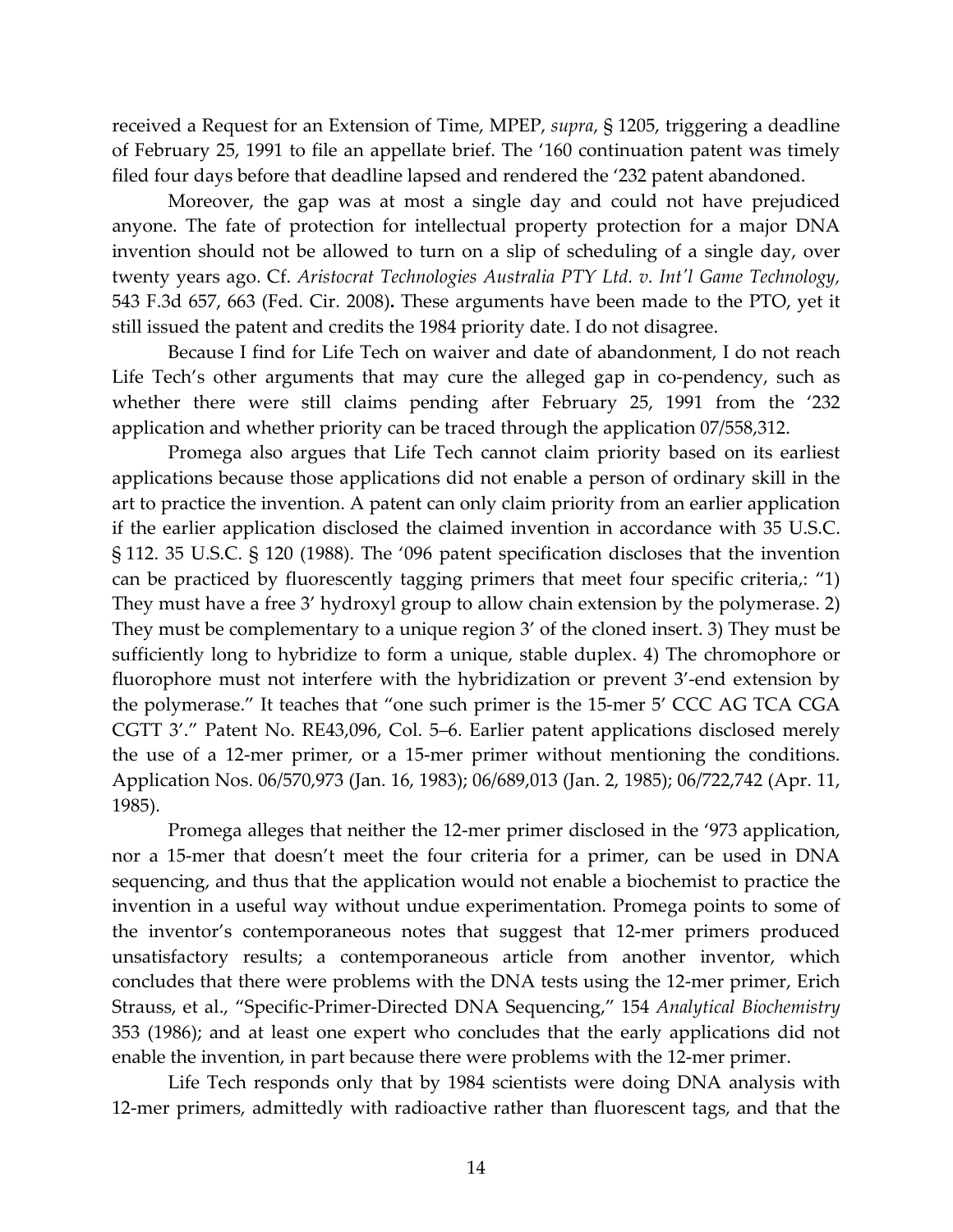lab notes are inconclusive. Promega has therefore raised a question of material fact as to which patent application first enabled the invention. Life Tech's motion for summary judgment as to the priority date of the '096 patent is DENIED.

### **Breach of the 2006 Cross-License Agreement**

 Promega and Life Tech's predecessor agreed in 2006 to cross-license each others' patents so that both could sell products that perform genetic identity analysis, such as paternity testing and forensic DNA identification. Life Tech has demanded royalties from Promega for its use of the '096 patent and contends that Promega breached the 2006 cross-license agreement by refusing to pay.

The agreement obliges Promega to pay Life Tech 2% of its net sales of all "Licensed Products" from the date that Life Tech obtained a reissue of its '748 patent, which occurred on Jan. 10, 2012 when the '096 patent was granted. Life Tech's claim thus turns on which, if any, of Promega's products are "Licensed Products," defined in the agreement as "any product ... the manufacture, import, use, offer for sale or sale of which, but for the license granted in ... this Agreement would ... infringe at least one Valid Claim of any [Life Tech] patent." This definition, combined with the agreement's emphatic disclaimer that "NOTHING CONTAINED IN THIS AGREEMENT WILL BE CONSTRUED AS … AN ADMISSION BY EITHER PARTY THAT ANY OF ITS PRODUCTS INFRINGE ANY PATENTS OF THE OTHER PARTY" (capitalization in original), effectively requires an outside determination of which products infringe. I have made that determination by granting Life Tech's motions for summary judgment of infringement of claims 62, 63, and 66.

 Promega argues that Life Tech's contract claim must be postponed until after all validity challenges to the '096 are adjudicated, on the theory that an invalid patent cannot be infringed and the scope of Promega's "Licensed Products" still cannot be determined until the patent's validity is established. That may be true as a matter of patent law (but see *Medtronic, Inc. v. Cardiac Pacemakers, Inc.*, 721 F.2d 1563, 1583 (Fed. Cir. 1983) ("though an invalid claim cannot give rise to liability for infringement, whether it is infringed is an entirely separate question capable of determination without regard to its invalidity")), but this is a contract dispute. The agreement defines "Valid Claim" as "a claim of an issued patent that ... has not been held permanently invalid or otherwise unenforceable by a court of competent jurisdiction in a final and unappealable or unappealed ... judgment." Claims 62, 63, and 66 of the '096 patent meet this definition of "Valid Claim."

 Finally, Promega notes that the cross-license agreement provides each side with a 30-day period within which to cure any material breaches, and the period is tolled during the pendency of litigation. But the cure period and tolling provision limit only a party's right to terminate the agreement; Life Tech is seeking to enforce it, not terminate